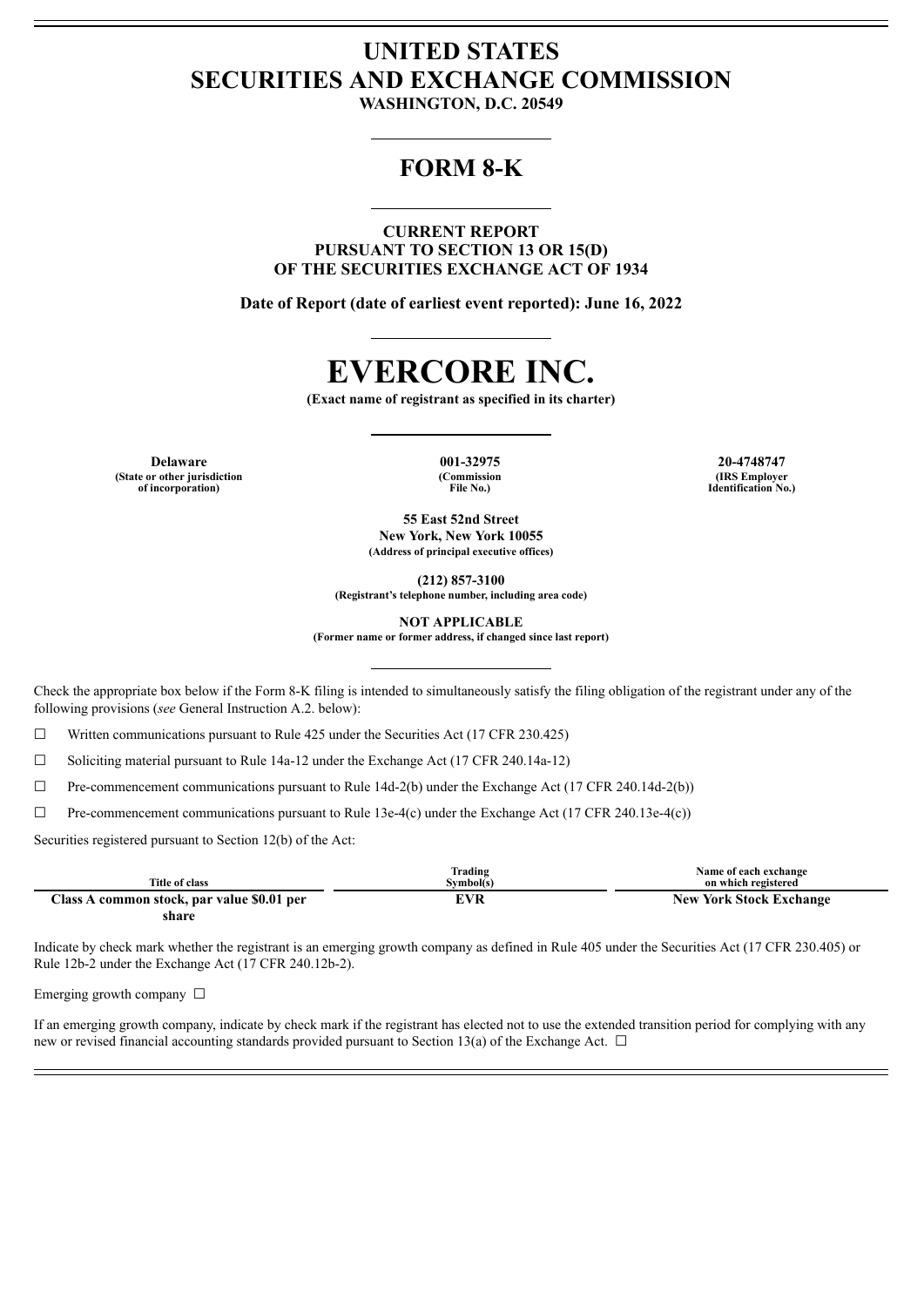#### **Item 5.07 Submission of Matters to a Vote of Security Holders.**

(a) Evercore Inc. ("Evercore") held its annual meeting of stockholders on June 16, 2022.

(b) Stockholders voted on the matters set forth below.

1. The nominees for election to the Board of Directors were elected to serve as directors until the next Annual Meeting or until their successors are duly elected and qualified, based upon the following final tabulation of votes:

| Roger C. Altman          | For                     | 35,201,867 |
|--------------------------|-------------------------|------------|
|                          | Withheld                | 331,045    |
|                          | Broker non-votes        | 3,202,970  |
| Richard I. Beattie       | For                     | 35,197,441 |
|                          | Withheld                | 335,471    |
|                          | Broker non-votes        | 3,202,970  |
| Pamela G. Carlton        | For                     | 35,035,475 |
|                          | Withheld                | 497,437    |
|                          | <b>Broker non-votes</b> | 3,202,970  |
| Ellen V. Futter          | For                     | 34,963,015 |
|                          | Withheld                | 569,897    |
|                          | <b>Broker non-votes</b> | 3,202,970  |
| Gail B. Harris           | For                     | 34,246,781 |
|                          | Withheld                | 1,286,131  |
|                          | <b>Broker non-votes</b> | 3,202,970  |
| Robert B. Millard        | For                     | 34,350,033 |
|                          | Withheld                | 1,182,879  |
|                          | <b>Broker non-votes</b> | 3,202,970  |
| Willard J. Overlock, Jr. | For                     | 35,002,818 |
|                          | Withheld                | 530,094    |
|                          | Broker non-votes        | 3,202,970  |
| Sir Simon M. Robertson   | For                     | 34,671,215 |
|                          | Withheld                | 861,697    |
|                          | Broker non-votes        | 3,202,970  |
| John S. Weinberg         | For                     | 34,128,933 |
|                          | Withheld                | 1,403,979  |
|                          | <b>Broker non-votes</b> | 3,202,970  |
| William J. Wheeler       | For                     | 34,973,443 |
|                          | Withheld                | 559,469    |
|                          | <b>Broker non-votes</b> | 3,202,970  |
| Sarah K. Williamson      | For                     | 35,006,022 |
|                          | Withheld                | 526,890    |
|                          | <b>Broker non-votes</b> | 3,202,970  |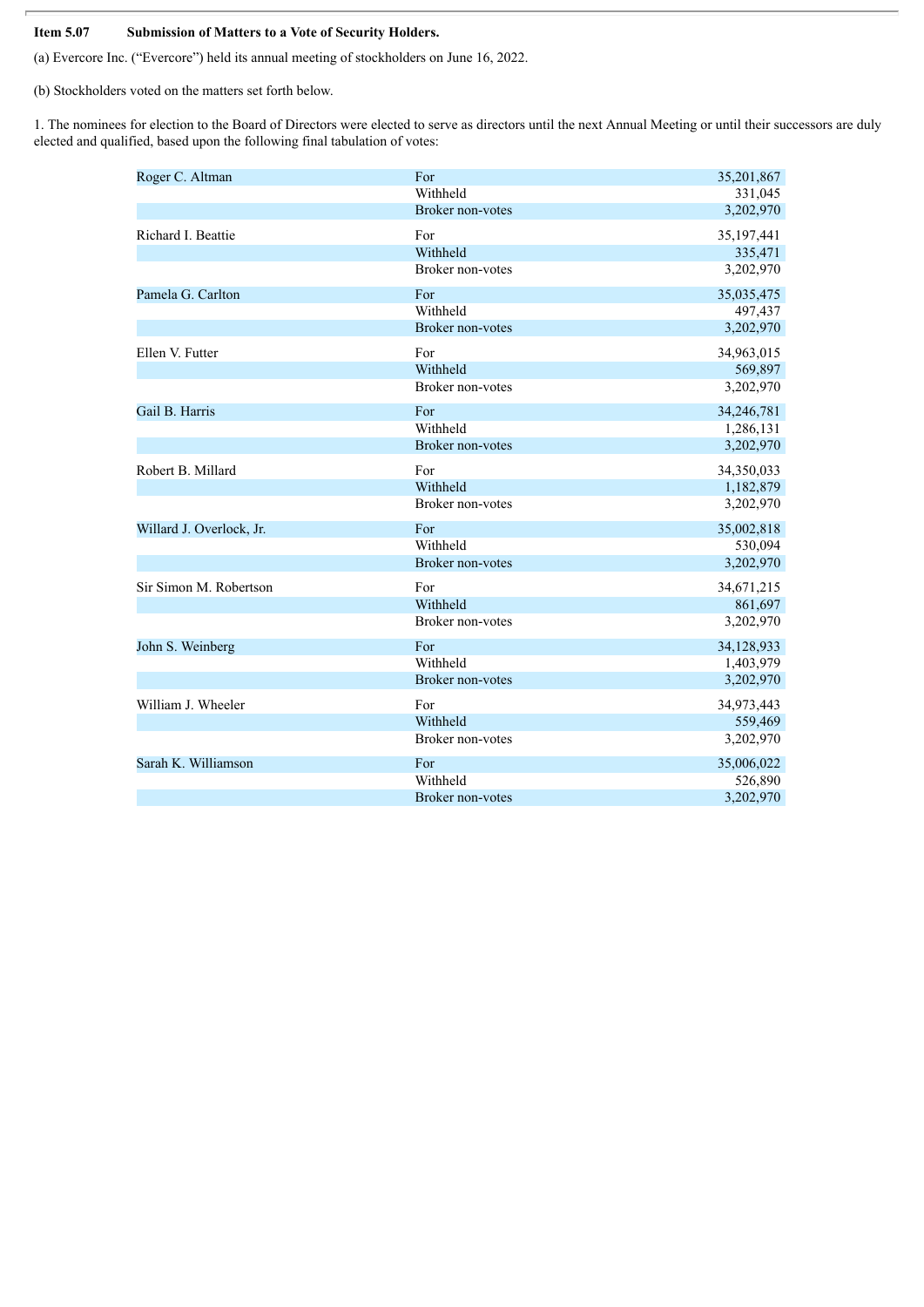2. The non-binding, advisory vote to approve executive compensation of Evercore's named executive officers ("say-on-pay") was approved based upon the following final tabulation of votes:

| For              | 32,569,339 |
|------------------|------------|
| Against          | 2,937,375  |
| Abstain          | 26.198     |
| Broker non-votes | 3,202,970  |

3. The non-binding, advisory vote on the frequency of future say-on-pay votes received support for every one year as recommended in Proposal 3 based on the following final tabulation of votes:

| One Year         | 34,288,509 |
|------------------|------------|
| Two Years        | 8.021      |
| Three Years      | 1,220,695  |
| Abstain          | 15.687     |
| Broker non-votes | 3,202,970  |

4. The Second Amended and Restated 2016 Evercore Inc. Stock Incentive Plan was approved based on the following final tabulation of votes:

| For              | 23,404,287 |
|------------------|------------|
| Against          | 11,971,804 |
| Abstain          | 156.821    |
| Broker non-votes | 3,202,970  |

5. The appointment of Deloitte & Touche LLP as Evercore's independent registered public accounting firm for 2022 was ratified, based upon the following final tabulation of votes:

| 38,439,752 |
|------------|
| 285,818    |
| 10,312     |
| N/A        |
|            |

#### (c) Not applicable.

(d) Evercore's Board of Directors considered the results of the vote on the frequency of future say-on-pay votes, and determined that Evercore will hold a say-on-pay vote on an annual basis. The Board will reevaluate this determination after the next non-binding advisory vote on the frequency of future say-on-pay votes.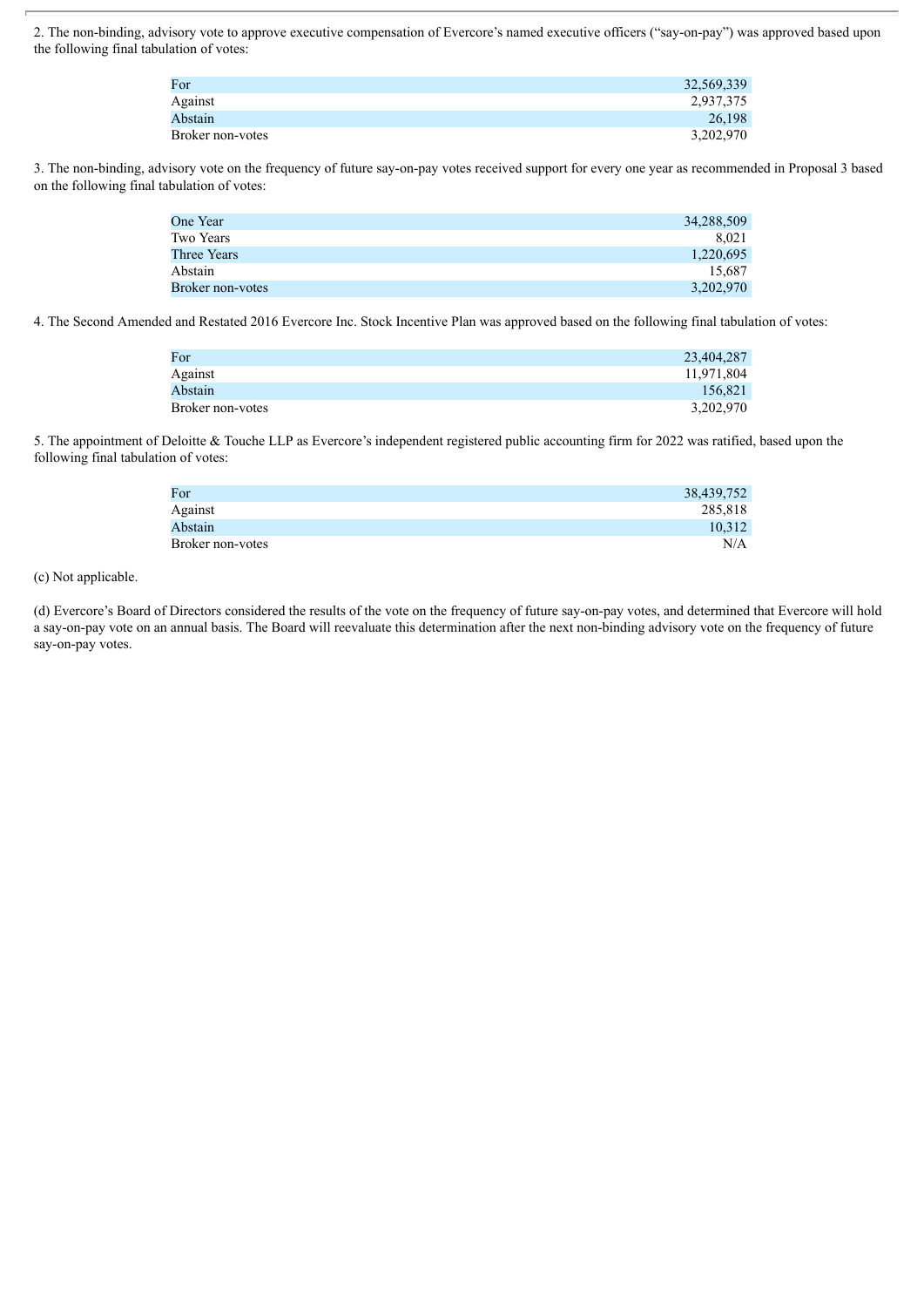#### **Item 9.01 Submission of Matters to a Vote of Security Holders.**

(d) Exhibits

| Exhibit<br>No. | Description                                                                                                                                                                                                                                                                                                         |
|----------------|---------------------------------------------------------------------------------------------------------------------------------------------------------------------------------------------------------------------------------------------------------------------------------------------------------------------|
| 10.1           | Second Amended and Restated 2016 Evercore Inc. Stock Incentive Plan (incorporated by reference from Annex B to Evercore's definitive<br>proxy statement filed on April 29, 2022).                                                                                                                                   |
| 99.1           | Description of the Second Amended and Restated 2016 Evercore Inc. Stock Incentive Plan (incorporated by reference from section entitled<br>"Proposal 4 – Approval of the Second Amended and Restated 2016 Evercore Inc. Stock Incentive Plan" in Evercore's definitive proxy<br>statement filed on April 29, 2022). |
| 104            | Cover Page Interactive Data is formatted in Inline XBRL (and contained in Exhibit 101)                                                                                                                                                                                                                              |